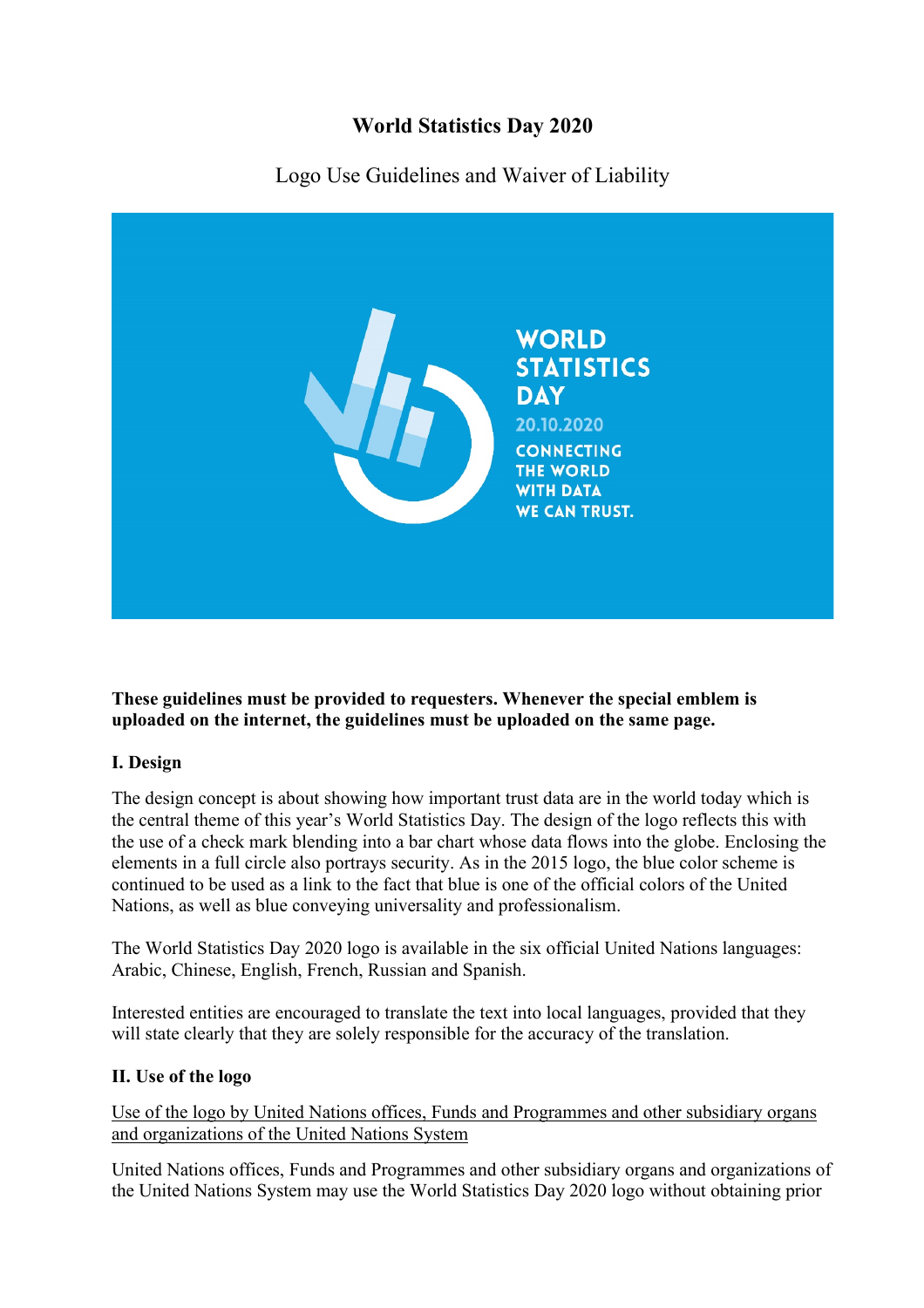approval from the UN Statistics Division (UNSD). However, for reporting purposes, UNSD should be informed of events and information materials and items for which the logo is used including, *inter alia*, publications, posters, brochures, videos, pins, T-shirts, etc.

The World Statistics Day 2020 logo must be used only in its entirety. Moreover, if the UN office, Fund and Programme or other subsidiary organ or organizations of the United Nations system has its own specific logo, the latter should be displayed side by side with the World Statistics Day 2020 logo.

#### Use of the logo by non-UN entities

Entities outside the UN system, including Governments, intergovernmental organizations, notfor-profit organizations, and private sector entities, may use the logo after obtaining approval from UNSD in accordance with the requirements outlined below.

The World Statistics Day 2020 logo is primarily intended for one kind of promotional use: information.

Information uses of the logo are those which are primarily illustrative.

The World Statistics Day 2020 logo must be used only in its entirety. Moreover, it cannot be used alone but must be displayed side by side with the logo of the entity.

The logo of the entity must be given pre-eminence via-à-vis the World Statistics Day 2020 logo and the following sentence must be included below or in the proximity of the entity's logo:"[*the name of the entity*] celebrates World Statistics Day 2020." The authorization is limited to the use of the World Statistics Day 2020 logo, and the United Nations emblem cannot be used by the entity.

The authorization to use the World Statistics Day logo does not permit the user of the logo to sub-license or to further authorize the use of the logo to any other entities.

Therefore, any non-UN entity interested in using the World Statistics Day 2020 logo must apply for approval directly from UNSD.

When requesting approval, the entities must provide:

• A short statement of identity

• An explanation of how and where the logo will be used, including the names of countries/territories where the logo will be used.

• A waiver of liability (please see the form below) signed by the entity requesting to use the logo.

#### **III. Length of use of logo**

The World Statistics Day 2020 logo may be used from May 2020 to December 2020. The logo may be used beyond December 2020 for reporting and in reference to publications about the World Statistics Day 2020.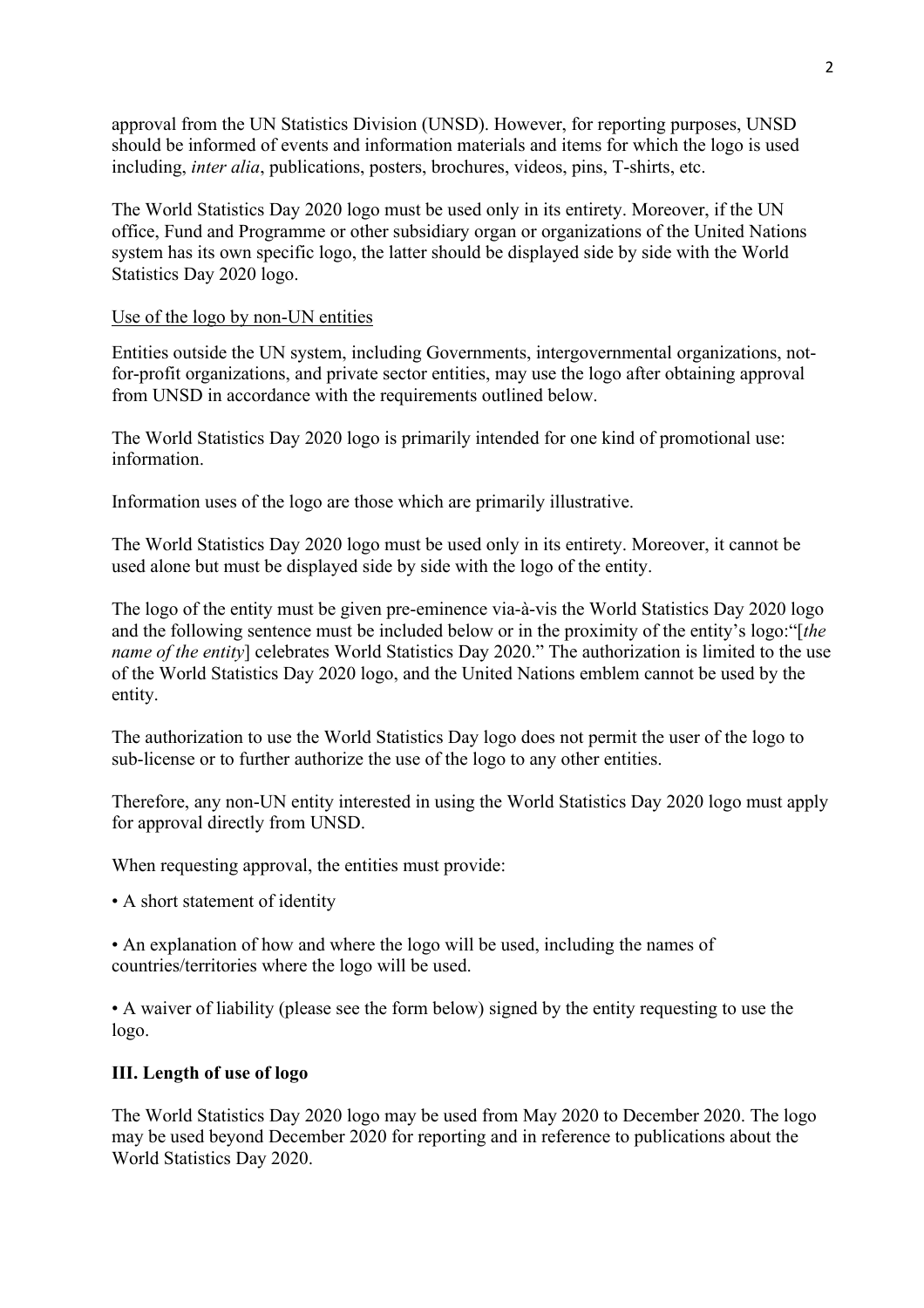#### **IV. Liability**

All entities whose request to use the logo has been approved for the purposes specified herein must agree to the following provisions on waiver of liability.

• The entity is responsible for ensuring that the activities are carried out in accordance with the applicable law and for ensuring that the appropriate insurance is maintained to cover the risks arising out of such activities.

• The United Nations does not assume any responsibility for the activities of the entity.

• The entity shall hold harmless and defend the United Nations and its officials against any action that may be brought against the United Nations or its officials as a result of the use of the logo by the entity.

The waiver of liability form, signed by the entity, must be submitted with the request to use the logo. The entity will not carry out the proposed activities until the request is approved and the duly signed waiver of liability is received by UNSD.

#### **V. Disclaimer**

• The World Statistics Day 2020 logo is property of the United Nations and the United Nations owns all rights thereto, including its use.

• The World Statistics Day 2020 logo can only be used to identify events and activities related to World Statistics Day 2020.

• The World Statistics Day 2020 logo may only be used after a Waiver of Liability for the use of the logo has been received by UNSD and the request to use the logo has been approved.

• By using the World Statistics Day 2020 logo the entity agrees to provide information to UNSD on the events or activities for which it is used. This information will be used to promote World Statistics Day on a dedicated website and for reporting purposes on World Statistics Day.

• The authorization to use the World Statistics Day 2020 logo or the publication of an event organized by an outside entity does not imply United Nations' endorsement of the planned activities or the outside entity.

• The World Statistics Day 2020 logo may not be reproduced for the purpose of self-promotion, or obtaining any commercial or personal financial gain, nor may it be used in any manner that implies United Nations endorsement of the products or activities of a commercial enterprise.

• The United Nations will not assume any responsibility or liability arising from the translation of the text of the logo into non-UN official languages*.* 

• Please give credit to the United Nations when using the World Statistics Day 2020 logo.